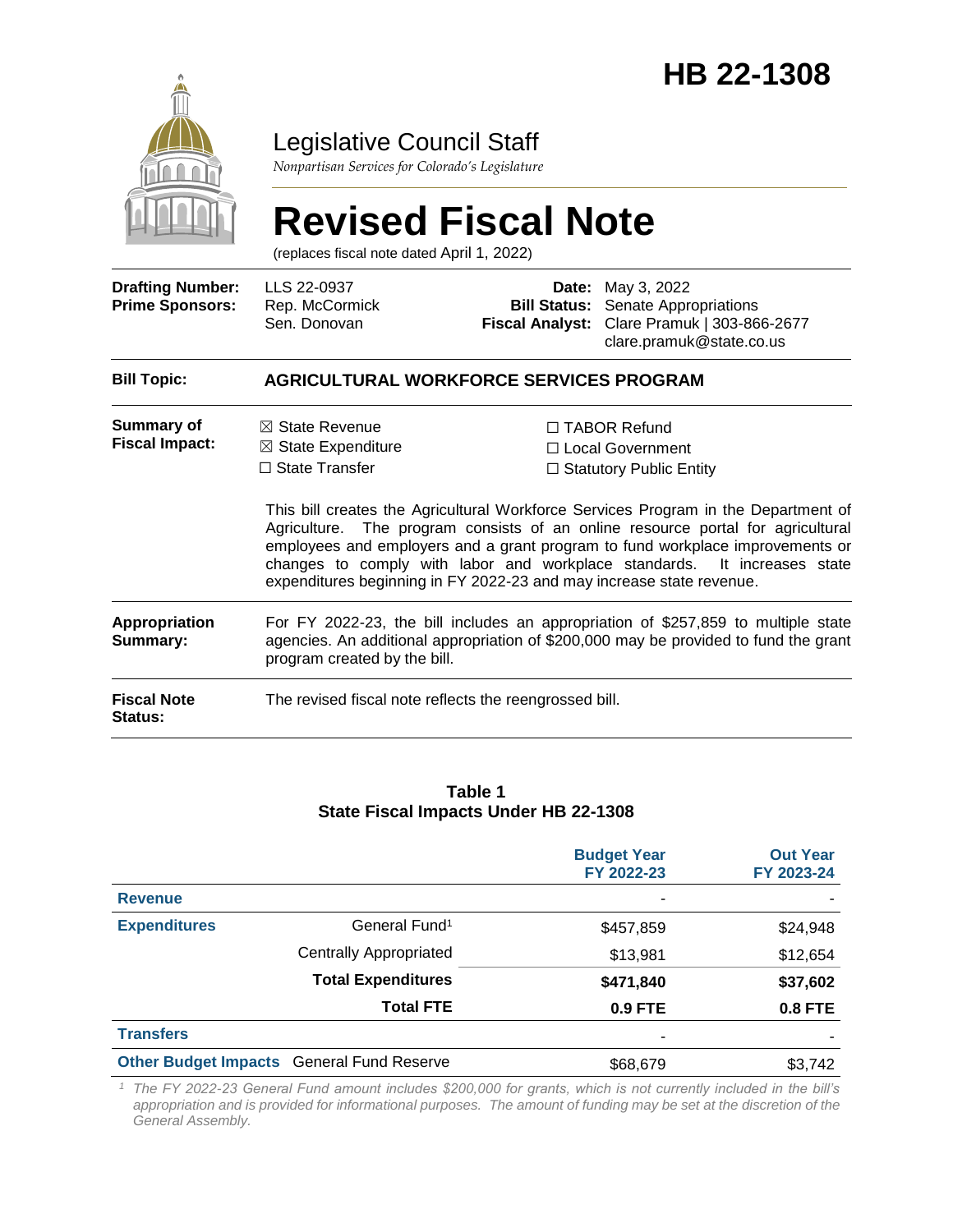Page 2

### Page 2<br>May 3, 2022 **HB 22-1308**

#### **Summary of Legislation**

This bill creates the Agricultural Workforce Services Program in the Department of Agriculture (CDA). The program consists of an online resource portal for agricultural employees and employers and a grant program for workplace improvements or changes to comply with labor and workplace standards.

**Online resource portal.** Resources on the portal must help agricultural employers comply with labor laws and help agricultural employees understand their rights including links to relevant state agencies and nongovernmental organizations. The portal must include a wage and hour calculator, and explanations of the provisions of Senate Bill 21-1087 regarding wages and workplace protections. All resources must be available in English and Spanish.

**Colorado Agricultural Workplace Improvement Grant Program.** The CDA may determine eligibility requirements for grant recipients but is required to consider certain criteria listed in the bill. The Commissioner of Agriculture is required to promulgate rules as necessary to implement the grant program. Grant awards are limited to entities that provide services to Colorado agricultural employers or employees for the purposes of facilitating labor law compliance, improving workplaces, and providing education to agricultural employees to help them understand their rights.

**Reporting and funding.** By January 1, 2023, and annually thereafter, the CDA is required to report on the operations of the program to the agriculture committees of the General Assembly. The bill requires a \$215,000 General Fund appropriation to the CDA for FY 2022-23 to fund the online resource portal, which is continuously appropriated to the department and any unspent money at the end of the year does not revert back to the General Fund. The CDA may also seek, solicit, accept, and expend gifts, grants, and donations for the program.

#### **Background**

**Agricultural worker rights and protections.** SB 21-087 granted agricultural workers the right to organize and join labor unions, engage in collective bargaining and strike, entitled them to meal breaks and rest periods, and to have visitors at employer-provided housing. It provided aggrieved employees, whistleblowers, and service providers ways to seek remedies and enforcement actions by allowing them to file claims in court and with the Department of Labor and Employment (CDLE). It removed the exemption for agricultural workers from state and local minimum wage laws and overtime pay and required that wages be adjusted annually for cost of living, and that overtime pay be established.

**Employer requirements.** SB 21-087 required that agricultural worker employers provide some workers access and transportation to key service providers, provide overwork and health protections, and increase protections and safety precautions during public health emergencies.

#### **State Revenue**

To the extent that the CDA receives gifts, grants, or donations, state revenue will increase. No source of these funds has been identified. These funds are not subject to TABOR.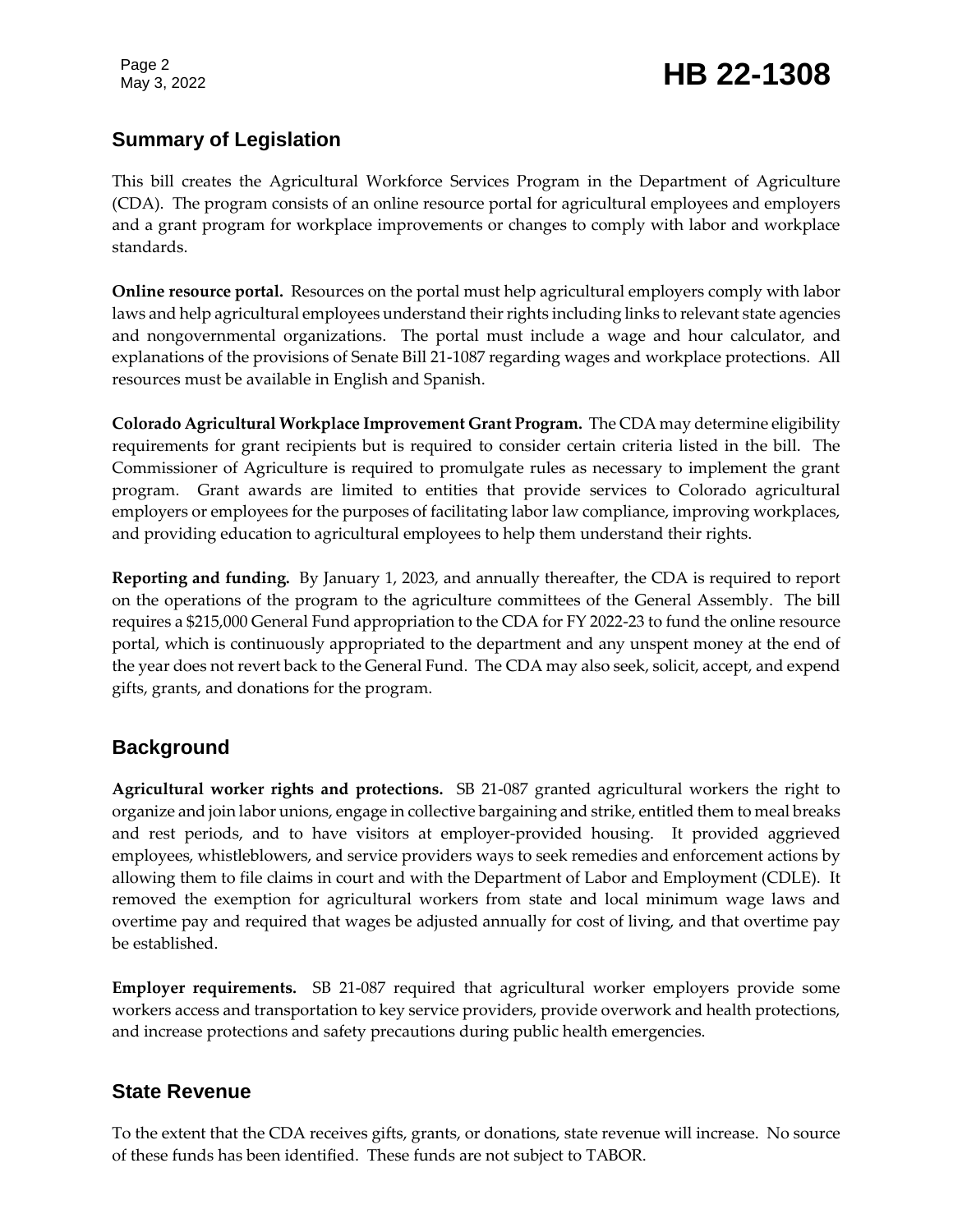#### **State Expenditures**

The bill increases state expenditures in CDA and CDLE by \$209,060 in FY 2022-23 and \$86,492 in FY 2023-24 from the General Fund. Expenditures are shown in Table 2 and detailed below.

| <b>Expenditures Under HB 22-1308</b>      |                  |                |                |  |  |  |
|-------------------------------------------|------------------|----------------|----------------|--|--|--|
| <b>Cost Components</b>                    |                  | FY 2022-23     | FY 2023-24     |  |  |  |
| <b>Department of Agriculture</b>          |                  |                |                |  |  |  |
| <b>Personal Services</b>                  |                  | \$22,211       | \$29,615       |  |  |  |
| <b>Operating Expenses</b>                 |                  | \$675          | \$675          |  |  |  |
| <b>Capital Outlay Costs</b>               |                  | \$6,200        |                |  |  |  |
| Grant Program <sup>1</sup>                |                  | \$200,000      |                |  |  |  |
| <b>Module Creation and Maintenance</b>    |                  | \$44,100       | \$18,600       |  |  |  |
| Translation                               |                  | \$50,000       |                |  |  |  |
| <b>Portal Contractor</b>                  |                  | \$29,034       |                |  |  |  |
| Centrally Appropriated Costs <sup>2</sup> |                  | \$6,000        | \$7,667        |  |  |  |
| FTE - Personal Services                   |                  | 0.4 FTE        | 0.5 FTE        |  |  |  |
| <b>CDA Subtotal</b>                       |                  | \$358,220      | \$56,557       |  |  |  |
| <b>Department of Labor and Employment</b> |                  |                |                |  |  |  |
| <b>Personal Services</b>                  |                  | \$33,107       | \$22,071       |  |  |  |
| <b>Operating Expenses</b>                 |                  | \$675          |                |  |  |  |
| <b>Capital Outlay Costs</b>               |                  | \$6,200        |                |  |  |  |
| <b>Software Licenses</b>                  |                  | \$2,877        | \$2,877        |  |  |  |
| Centrally Appropriated Costs <sup>2</sup> |                  | \$7,981        | \$4,987        |  |  |  |
| FTE - Personal Services                   |                  | 0.5 FTE        | 0.3 FTE        |  |  |  |
| <b>CDLE Subtotal</b>                      |                  | \$50,840       | \$29,935       |  |  |  |
|                                           | <b>Total</b>     | \$409,060      | \$86,492       |  |  |  |
|                                           | <b>Total FTE</b> | <b>0.9 FTE</b> | <b>0.8 FTE</b> |  |  |  |

**Table 2**

<sup>1</sup>*Funding for the grant program is not currently included in the bill's appropriation and is shown for informational purposes.*

2*Centrally appropriated costs are not included in the bill's appropriation.*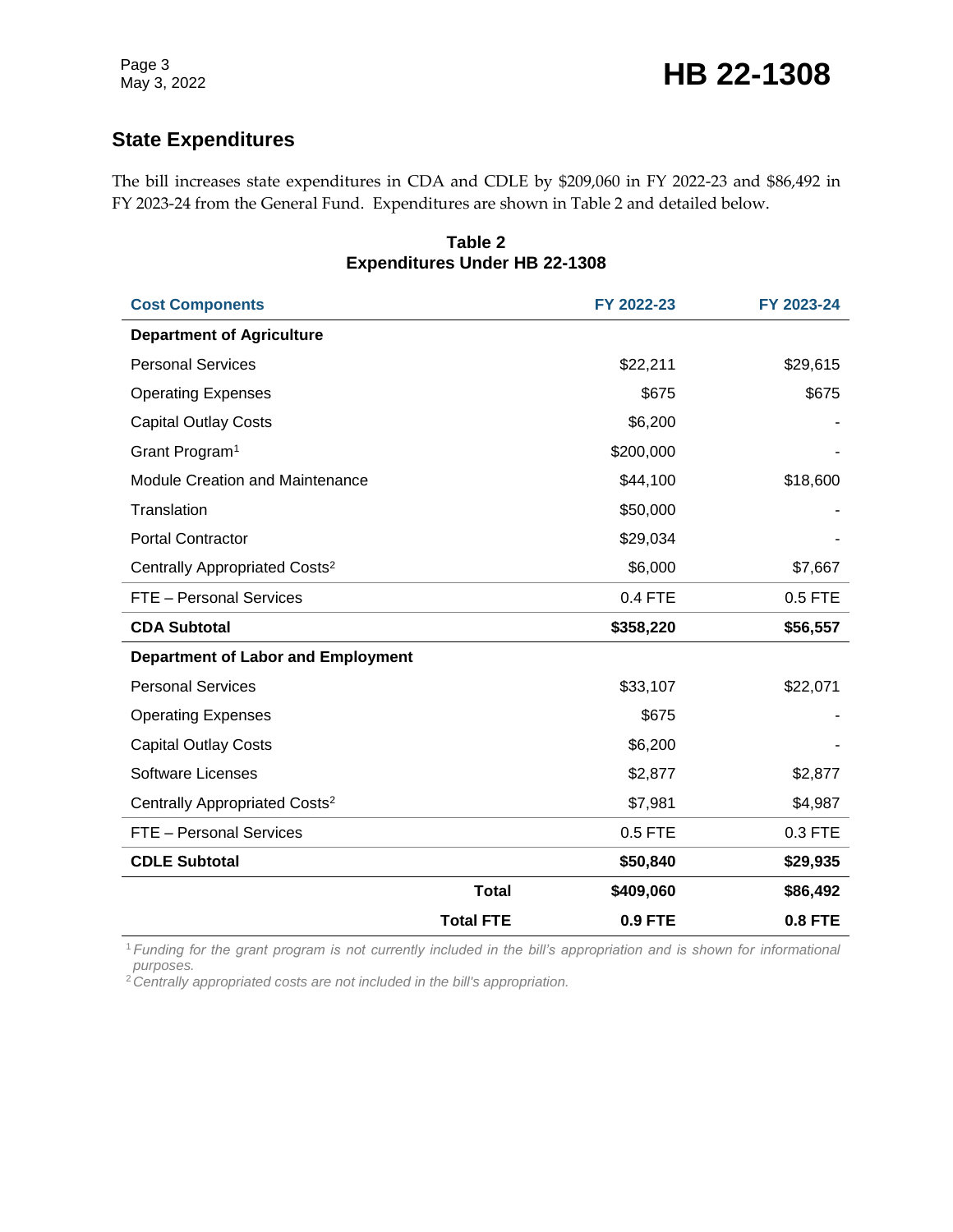Page 4

**Department of Agriculture.** The CDA requires 0.5 FTE in FY 2022-23 for a grant specialist to administer the grant program. Because the bill requires a \$215,000 General Fund appropriation to the CDA, the fiscal note assumes that two years of staff costs will be covered by this amount. Other costs include creation of an online module and translation services. Existing staff will collect stakeholder input, conduct rulemaking, contract for module creation, work with the CDLE to develop and implement the resources for the online portal, and develop reports. Personal services costs are prorated for the General Fund pay date shift and assume a September 1, 2022, start date. Standard operating and capital outlay costs are included.

 *Grant funding.* The reengrossed bill does not currently include an appropriation for the newly created grant program to disburse grants. Funding for grants may be set at the discretion of the General Assembly. If funding is not appropriated, the CDA would be required to find an alternate source to fund grants, such as federal funds or gifts grants, and donations. For a grant program of the scope described in the bill, it is assumed that at least \$200,000 is required in FY 2022-23.

**Department of Labor and Employment.** The CDLE requires a policy advisor beginning in FY 2022-23 to develop the wage and hour calculator and provide content on the provisions of SB 21-087 to the CDA for the online resource portal. This will be 0.6 FTE prorated to 0.5 FTE in FY 2022-23 and reduced to 0.3 FTE in FY 2023-24. Standard operating and capital outlay costs are included, as well as agency specific software licenses.

**Centrally appropriated costs.** Pursuant to a Joint Budget Committee policy, certain costs associated with this bill are addressed through the annual budget process and centrally appropriated in the Long Bill or supplemental appropriations bills, rather than in this bill. These costs, which include employee insurance and supplemental employee retirement payments, are shown in Table 2.

#### **Other Budget Impacts**

**General Fund reserve.** Under current law, an amount equal to 15 percent of General Fund appropriations must be set aside in the General Fund statutory reserve beginning in FY 2022-23. Based on this fiscal note, the bill is expected to increase the amount of General Fund held in reserve by the amounts shown in Table 1, which will decrease the amount of General Fund available for other purposes.

#### **Effective Date**

The bill takes effect 90 days following adjournment of the General Assembly sine die, assuming no referendum petition is filed.